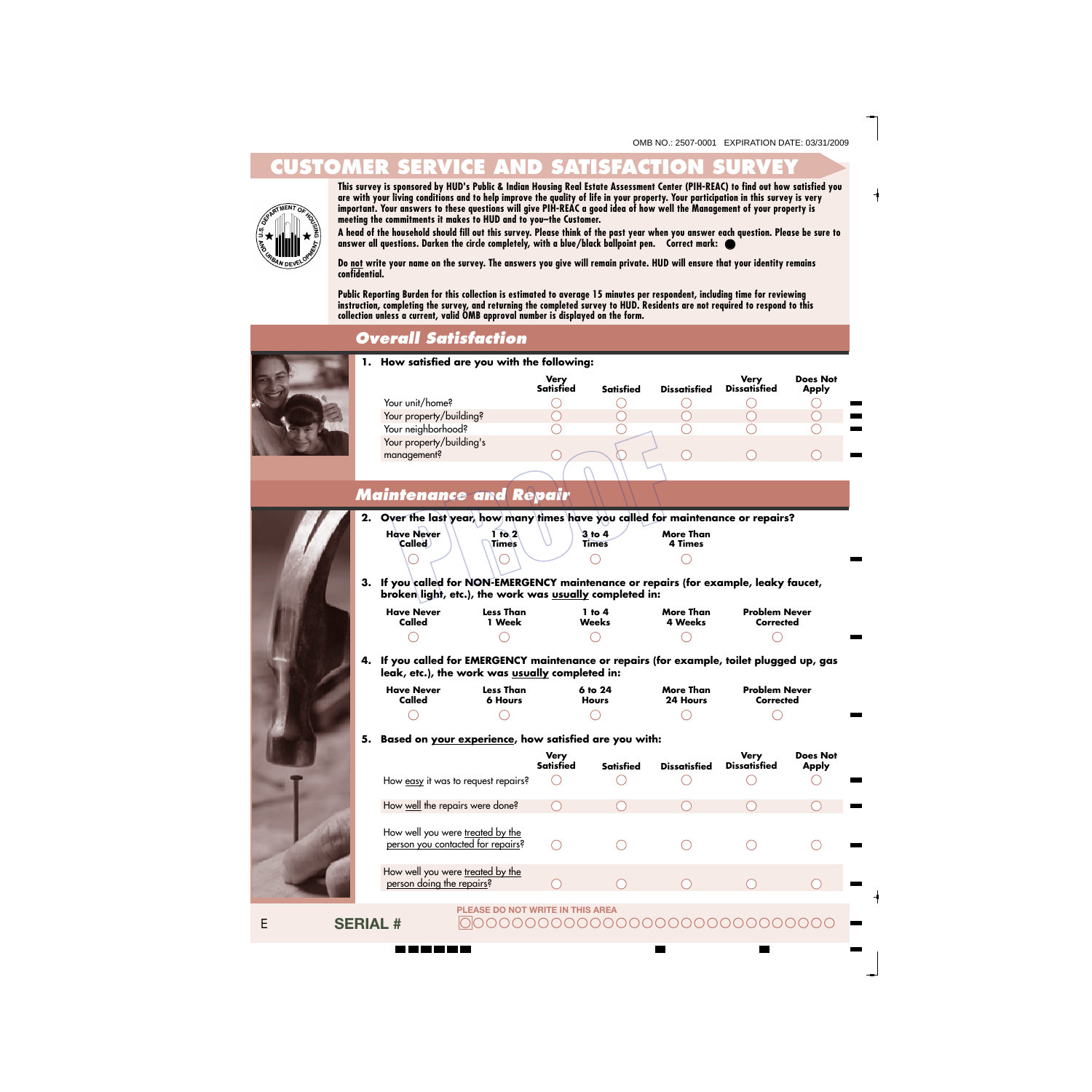## *Communication*



|                                                                | <b>Strongly</b><br><b>Agree</b> | <b>Agree</b> | <b>Disagree</b> | Strongly<br><b>Disagree</b> | <b>Does Not</b><br><b>Apply</b> |
|----------------------------------------------------------------|---------------------------------|--------------|-----------------|-----------------------------|---------------------------------|
| Maintenance and repair (for<br>example, water shut-off, boiler |                                 |              |                 |                             |                                 |
| shut-down, modernization activities)?                          |                                 |              |                 |                             |                                 |
| The rules of your lease?                                       |                                 |              |                 |                             |                                 |
| Meetings and events?                                           |                                 |              |                 |                             |                                 |

#### **7. Do you think management is:**

|    |                                                                                 | <b>Strongly</b><br><b>Agree</b> | Agree | <b>Disagree</b> | Strongly<br><b>Disagree</b> | <b>Does Not</b><br><b>Apply</b> |
|----|---------------------------------------------------------------------------------|---------------------------------|-------|-----------------|-----------------------------|---------------------------------|
|    | Responsive to your questions and<br>concerns?                                   |                                 |       |                 |                             |                                 |
|    | Courteous and professional with you?                                            |                                 |       |                 |                             |                                 |
|    | Supportive of your resident/tenant<br>organization?                             |                                 |       |                 |                             |                                 |
| 8. | Are you involved in a resident/tenant<br>organization in your housing property? |                                 |       | Yes             | No                          |                                 |

*Safety*

| 9. How safe do you feel<br>from crime: | <b>Very</b><br>Safe | Safe | Unsafe | <b>Very</b><br>Unsafe | <b>Does Not</b><br><b>Apply</b> |  |
|----------------------------------------|---------------------|------|--------|-----------------------|---------------------------------|--|
| In your unit/home?                     |                     |      |        |                       |                                 |  |
| In your building?                      |                     |      |        |                       |                                 |  |
| In your parking area?                  |                     |      |        |                       |                                 |  |

- **10. Do you think any of the following contribute to crime in your property? (Mark all that apply.)**
- $\bigcirc$  Bad lighting Residents don't care O Broken locks **C** Resident screening Vacant units Location of housing property Police do not respond **11. If residents in your property break the rules in Yes No the lease that pertain to safety, does** ∩  $\bigcirc$ **management take action? Very Effective Ineffective**

**Don't Know**

 $\bigcirc$ 

**Very Ineffective**

 $\bigcirc$ 

 $\bigcirc$ 

◯

**Effective11a. If management takes action, how would you rate its actions?**  $\subset$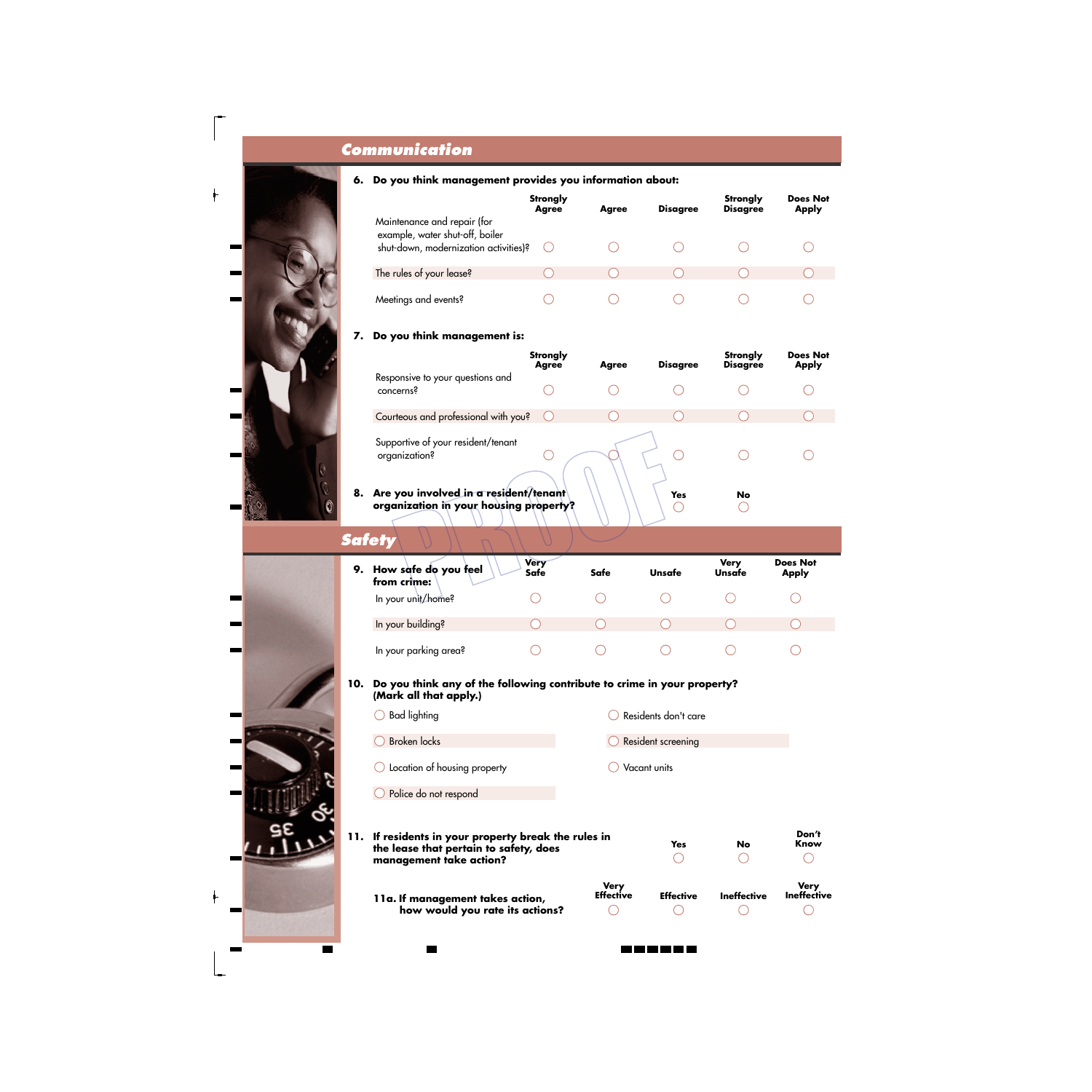## *Services*



#### *Housing Property Appearance*

**16. How satisfied are you with the upkeep of the following areas in your property:**

| Common areas (for example,                                                      | <b>Very</b><br><b>Satisfied</b> | <b>Satisfied</b> | <b>Dissatisfied</b> | <b>Very</b><br><b>Dissatisfied</b> | <b>Does Not</b><br><b>Apply</b> |
|---------------------------------------------------------------------------------|---------------------------------|------------------|---------------------|------------------------------------|---------------------------------|
| stairways, walkways, hallways, etc.)?                                           |                                 |                  |                     |                                    |                                 |
| Exterior of buildings?                                                          |                                 |                  |                     |                                    |                                 |
| Parking areas?                                                                  |                                 |                  |                     |                                    |                                 |
| Recreation areas (for example,<br>playgrounds and other outside<br>facilities)? |                                 |                  |                     |                                    |                                 |
|                                                                                 |                                 | TM -<br>_____    |                     |                                    |                                 |